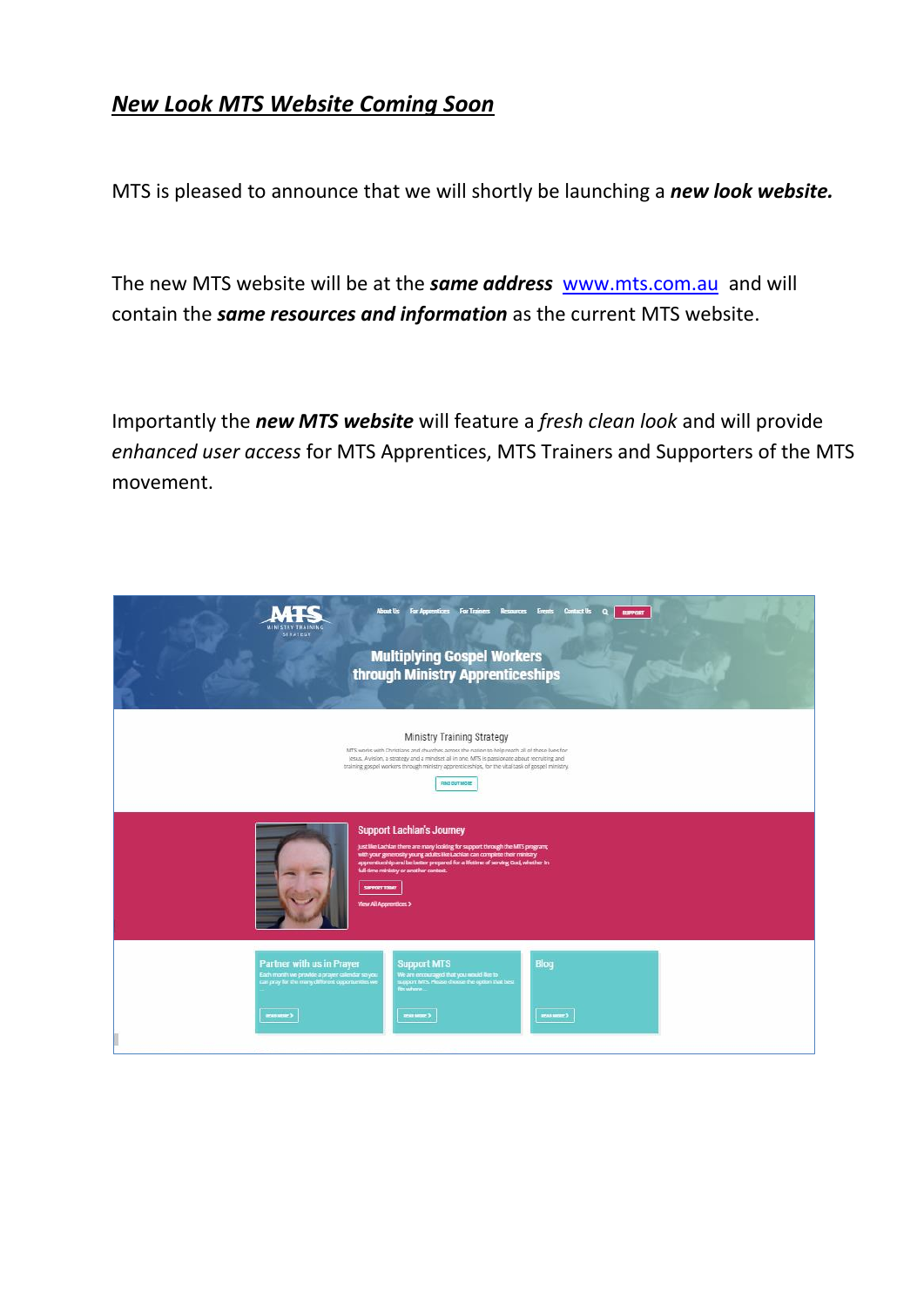# *MTS Trainers - What does this mean for you?*

All current and prospective MTS Trainers are encouraged to read on to understand how to navigate and find resources on the new MTS website.

#### *MTS Trainers*

The new MTS website will consolidate information for *current and prospective MTS Trainers* under a new menu titled - '*For Trainers'* 

### *[www.mts.com.au/for-trainers](http://www.mts.com.au/for-trainers)*

| <b>STRATEGY</b>                                                                                                                                                                                                                                                                                                                                                                                                                                                                                                          | <b>About Us</b><br><b>For Apprentices</b> | <b>For Trainers</b><br><b>Resources</b>                 | <b>Contact Us</b><br><b>Events</b>     | <b>SUPPORT</b> |
|--------------------------------------------------------------------------------------------------------------------------------------------------------------------------------------------------------------------------------------------------------------------------------------------------------------------------------------------------------------------------------------------------------------------------------------------------------------------------------------------------------------------------|-------------------------------------------|---------------------------------------------------------|----------------------------------------|----------------|
|                                                                                                                                                                                                                                                                                                                                                                                                                                                                                                                          |                                           | <b>Trainers</b>                                         |                                        |                |
| <b># HOME / TRAINERS</b>                                                                                                                                                                                                                                                                                                                                                                                                                                                                                                 |                                           |                                                         |                                        |                |
| MTS Trainers are gospel workers who commit to investing deeply in the life of their apprentice. Trainers don't just minister to their apprentice, but minister with their<br>apprentice as well. The Biblical paradigm for ministry training appears to be spiritual parenthood growing children of faith (1 Timothy 1:2).                                                                                                                                                                                               |                                           |                                                         |                                        |                |
| MTS Trainers are people who do the following:<br>. Care, guide, teach and walk beside the apprentice through all stages of their spiritual journey.<br>· Provide feedback, encouragement and correction to apprentices.<br>. Train apprentices in accordance with an MTS Apprentice approved curriculum.<br>• Meet with apprentices for an agreed upon frequency and period of time.<br>. Develop detailed Ministry Development Plans for the apprentice every six months.<br>• Attend the MTS Training Days and events. |                                           |                                                         |                                        |                |
| <b>How to Become an MTS Trainer</b>                                                                                                                                                                                                                                                                                                                                                                                                                                                                                      |                                           | <b>How to Start an Apprenticeship in</b><br>your Church | <b>Training and Planning Resources</b> |                |
| <b>MTS Entrusters</b>                                                                                                                                                                                                                                                                                                                                                                                                                                                                                                    |                                           | <b>MTS Scholarship Extensions</b>                       |                                        |                |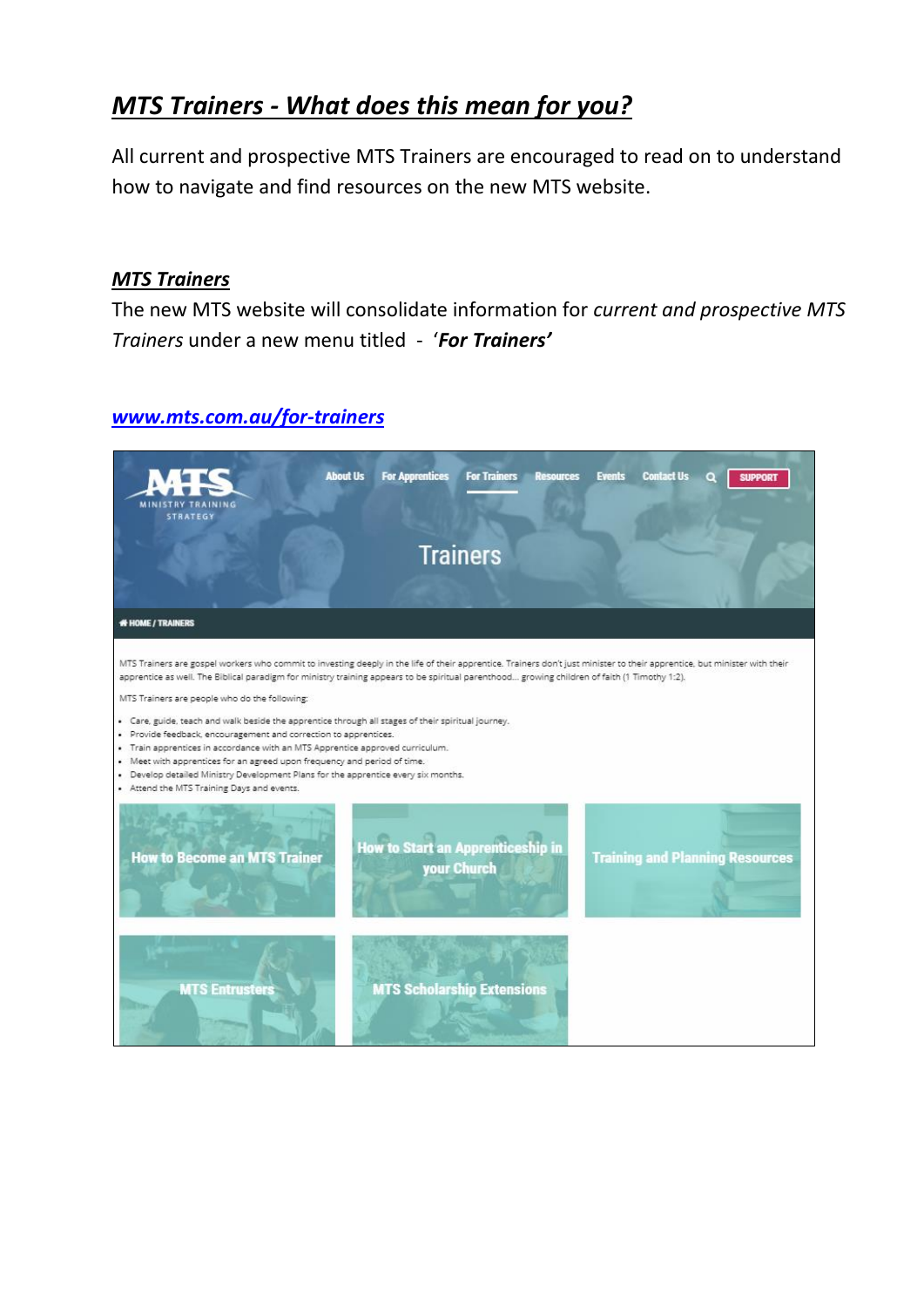# *How to become an MTS Trainer / How to Start an Apprenticeship in your Church*

The '**How to Become an MTS Trainer**' and '**How to Start an Apprenticeship in your Church**' pages are step-by-step guides for MTS Trainers just getting started with MTS Apprenticeships.

#### **How to become an MTS Trainer:**

[www.mts.com.au/for-trainers/how-to-become-an-mts-trainer](http://www.mts.com.au/for-trainers/how-to-become-an-mts-trainer)



## **How to start an Apprenticeship at Your Church:**

[www.mts.com.au/for-trainers//implement-apprenticeship/](http://www.mts.com.au/for-trainers/how-to-become-an-mts-trainer)

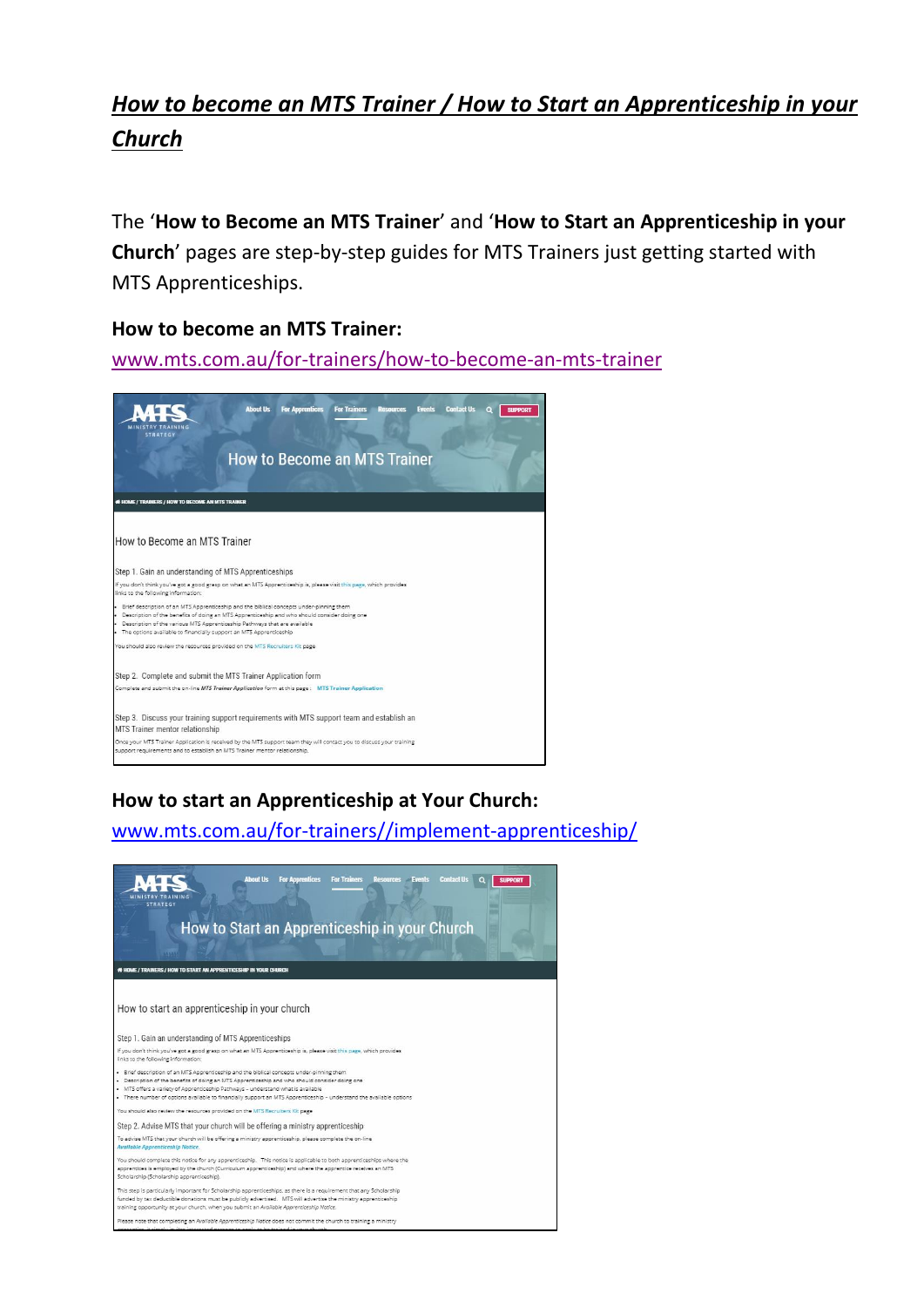#### **Training and Planning Resources**

The *Training and Planning Resources* page is a central repository for MTS Trainers to find resources for training, discipling and growing MTS Apprentices.

The *Training and Planning Resources* page includes links to the different types of resources needed by MTS Trainers.

# [www.mts.com.au/for-trainers/training-resources](http://www.mts.com.au/for-trainers/training-resources)

| <b>Training and Planning Resources</b>                                                                                                                                                                                                                                                                                                                                                                                                                                                                                                                    |  |  |  |
|-----------------------------------------------------------------------------------------------------------------------------------------------------------------------------------------------------------------------------------------------------------------------------------------------------------------------------------------------------------------------------------------------------------------------------------------------------------------------------------------------------------------------------------------------------------|--|--|--|
|                                                                                                                                                                                                                                                                                                                                                                                                                                                                                                                                                           |  |  |  |
|                                                                                                                                                                                                                                                                                                                                                                                                                                                                                                                                                           |  |  |  |
|                                                                                                                                                                                                                                                                                                                                                                                                                                                                                                                                                           |  |  |  |
| <b>MTS Curriculum</b><br>MTS has developed an Apprenticeship Curriculum focused around building the apprentice's Conviction,<br>Character and Competence. To support this outcome, apprentices are trained in eight Key Learning Areas. MTS<br>provides a description of the Learning Objectives for each Key Learning Area - that is: On completion of their training in<br>this Key Learning Area an apprentice will be able to<br>Each apprentice is expected to work through the Apprentice Curriculum with their trainer, during the course of their |  |  |  |
|                                                                                                                                                                                                                                                                                                                                                                                                                                                                                                                                                           |  |  |  |
| MTS Curriculum for Team Leader Apprentices<br>Team Leader apprentices (whether on a curriculum or scholarship apprentice pathway) are expected to work through<br>the full MTS Curriculum, with their trainer, over the course of their 2 year apprenticeship.                                                                                                                                                                                                                                                                                            |  |  |  |
| · Curriculum Team Leader apprentices - full MTS Curriculum<br>· Scholarship Team Leader apprentices - full MTS Curriculum plus the ASTC (Academic Studies in Theology<br>Certificate). There is only minimal overlap between the MTS Curriculum and ASTC course content - so an<br>apprentice on the Team Leader Scholarship pathway is expected to complete both in 1.5 days per week<br>throughout their apprenticeship.                                                                                                                                |  |  |  |
| Note for Scholarship Team Leader apprentices: MTS has seen many very talented and dedicated Team Leader<br>apprentices who have sought to over-achieve when completing ASTC course assignments. The more time that is<br>spent completing Certificate level assignments (approx, year 10 level) the less time an apprentice will have to spend<br>learning and acquiring practical ministry skills.                                                                                                                                                       |  |  |  |
|                                                                                                                                                                                                                                                                                                                                                                                                                                                                                                                                                           |  |  |  |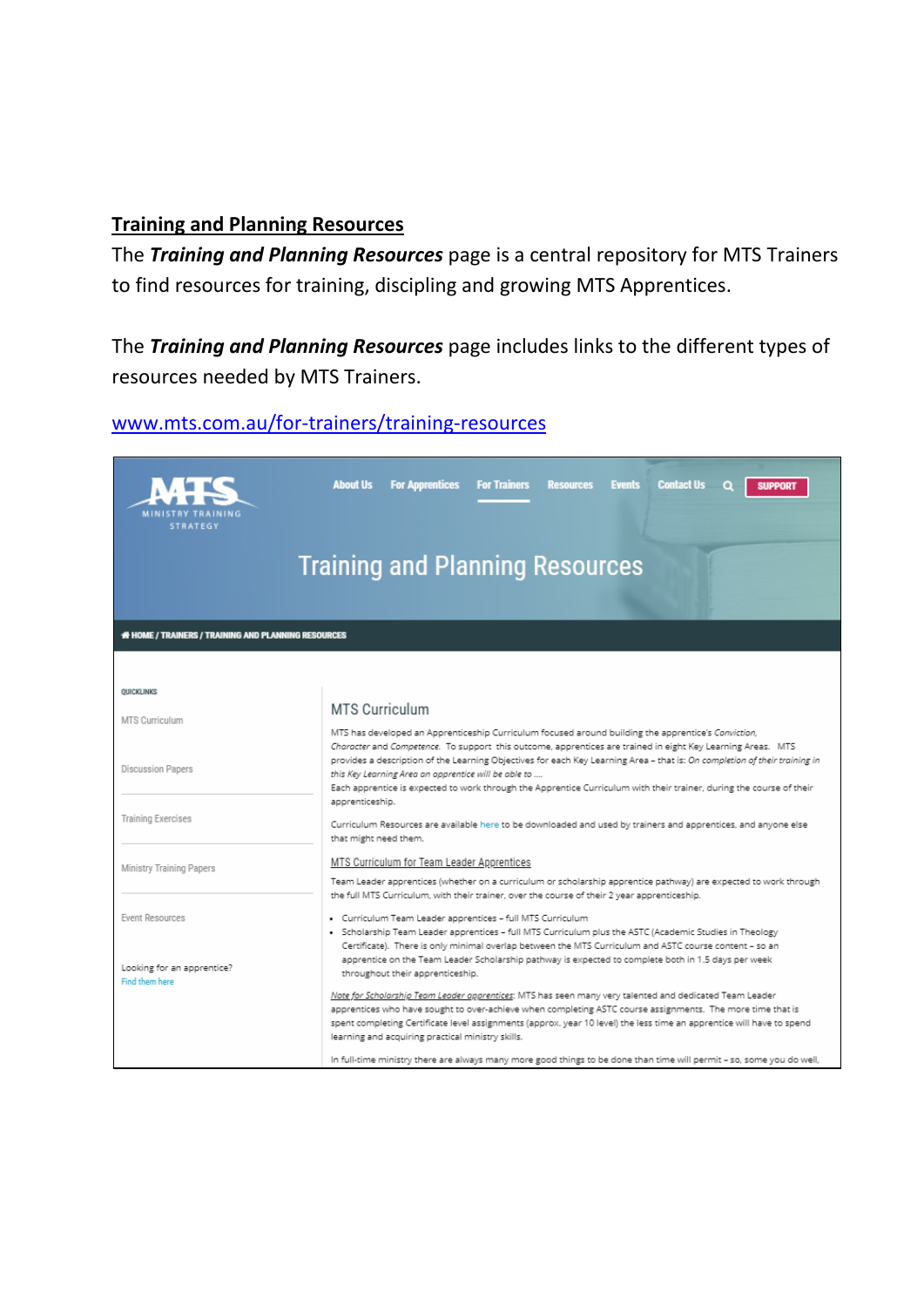# *MTS Apprentices - What does this mean for you?*

All current and prospective MTS Apprentices are encouraged to read on to understand how to navigate the new MTS website.

All current MTS Scholarship Apprentices are strongly encouraged to read on for instructions on how to update your Apprenticeship description and Prayer Points on your Apprenticeship Donation Portal Support Page.

### *Apprentices and Apprenticeships*

The new MTS website will consolidate information for *current and prospective apprentices* under a new menu titled - '*For Apprentices'* 



### *[www.mts.com.au/for-apprentices](http://www.mts.com.au/for-apprentices)*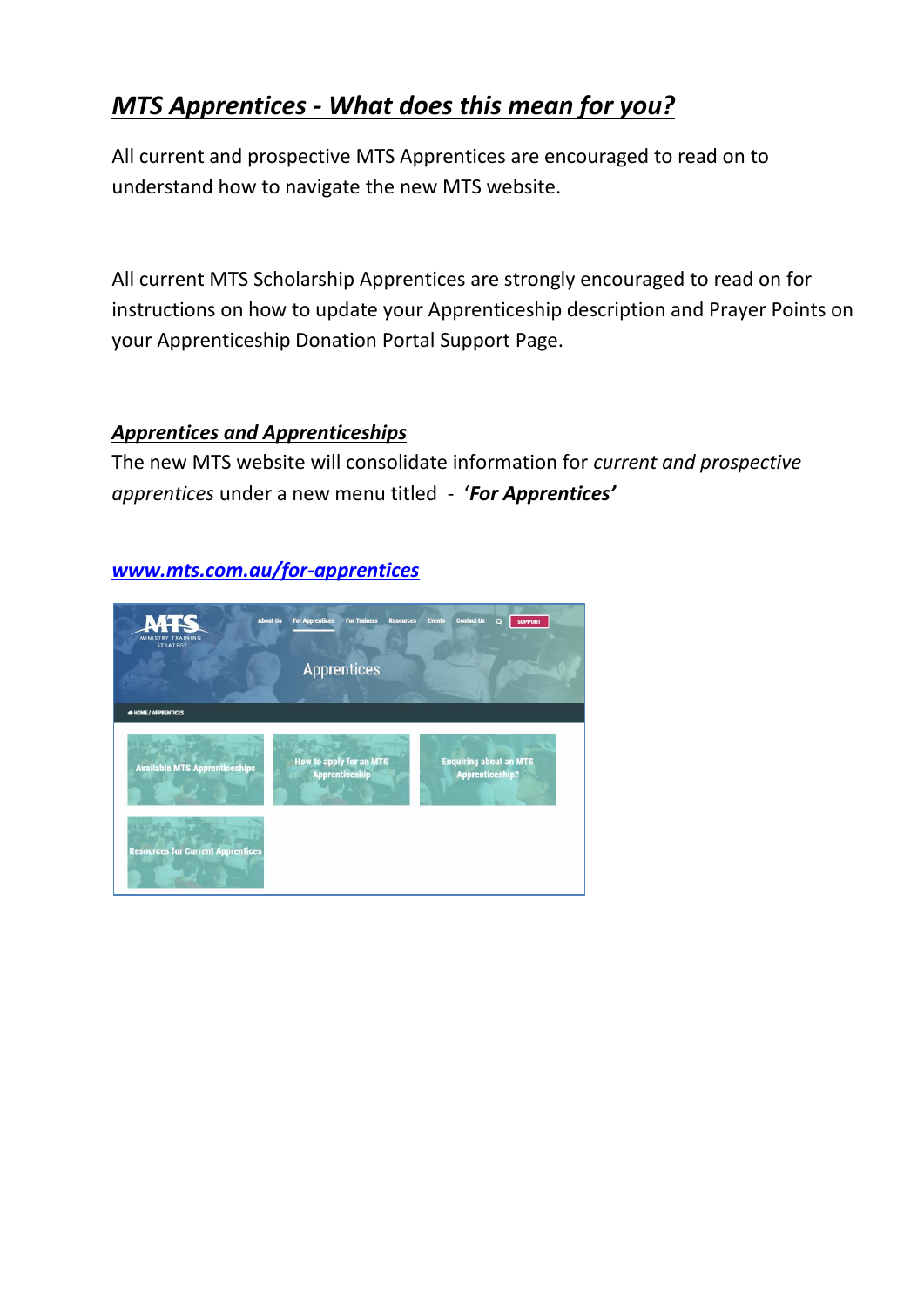## *Apprentice Donation Portal Support Pages*

Apprentice Donation Portal Support pages will be found under the '**Support**' menu. [www.mts.com.au/support/apprentices](http://www.mts.com.au/support/apprentices)

Specific Apprentice Donation Support pages can be found by searching by the Apprentice's name in the Apprentice search filter.

| <b>MINISTRY TRAINING</b><br><b>STRATEGY</b> | $\blacksquare$<br><b>About Us</b>                                                                                                                                                                                                        | <b>For Apprentices</b>           | <b>For Trainers</b> | <b>Resources</b> | <b>Contact Us</b><br><b>Events</b> | $\alpha$<br><b>SUPPORT</b> |  |
|---------------------------------------------|------------------------------------------------------------------------------------------------------------------------------------------------------------------------------------------------------------------------------------------|----------------------------------|---------------------|------------------|------------------------------------|----------------------------|--|
|                                             |                                                                                                                                                                                                                                          | <b>Support an MTS Apprentice</b> |                     |                  |                                    |                            |  |
|                                             | <b># HOME / SUPPORT MTS / SUPPORT AN MTS APPRENTICE</b>                                                                                                                                                                                  |                                  |                     |                  |                                    |                            |  |
| Q<br>MTS Appren                             |                                                                                                                                                                                                                                          | ALL DONATIONS ARE TAX DEDUCTIBLE |                     |                  |                                    |                            |  |
| TRY TRA<br>TRATEG                           | MTS Apprentice<br>\$12,800.00 raised at 16 Jul 2019<br>6 month target at 16<br>Jul 2019 \$12,500.00<br>Funds raised at 16 Jul 2019<br>I'm a new MTS Apprentice and I'm really excited to learn<br>as much as possible about ministry and | 24 month<br>target<br>50,000.00  |                     |                  |                                    |                            |  |

# *Apprenticeship Description and Prayer Points*

All current MTS Scholarship Apprentices are *strongly encouraged* to update their Apprenticeship Description and Prayer Points on their Donation Portal Support page.

At the *bottom left hand corner* of each Donation Portal Support page will be an '*Update Profile*' link.

In order to update their Apprenticeship Description and Prayer Points, Apprentices need to click the '*Update Profile*' link on their Donation Portal Support page and then enter their email address.

After entering their email address and clicking '*Submit*' the Apprentice should receive an email with a single-use link that will enable them to update their Apprenticeship Description, Prayer Points and the profile picture on their Donation Portal Support page.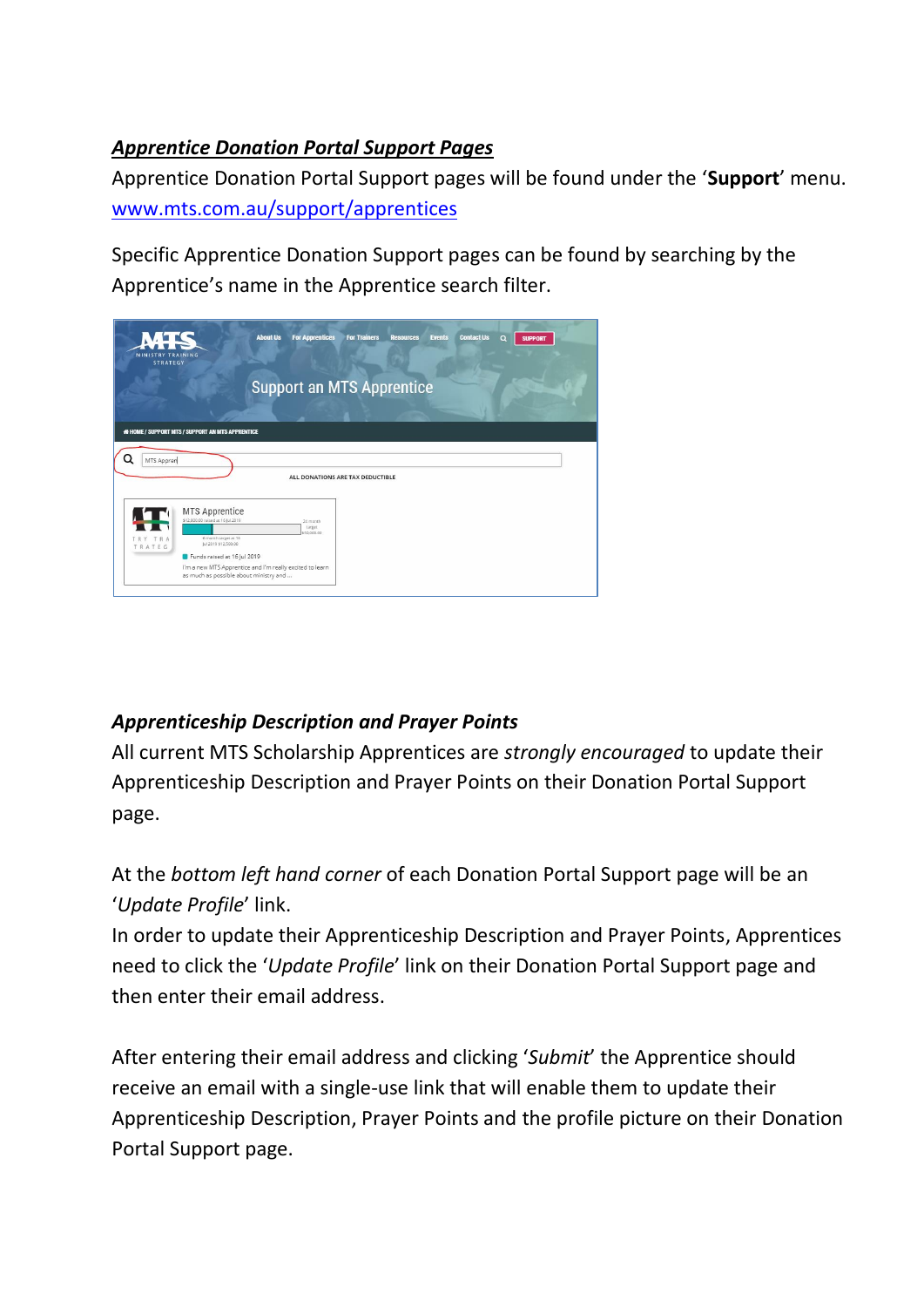| Funds raised at 16 Jul 2019                                                                                                                    | Church Training Centre   Trainer: Ben Pfahlert                                                                                                                                                                                                                                                                                                                                                                                                                                                        |  |  |  |  |
|------------------------------------------------------------------------------------------------------------------------------------------------|-------------------------------------------------------------------------------------------------------------------------------------------------------------------------------------------------------------------------------------------------------------------------------------------------------------------------------------------------------------------------------------------------------------------------------------------------------------------------------------------------------|--|--|--|--|
| ALL DONATIONS ARE TAX DEDUCTIBLE<br><b>SUPPORT MTS APPRENTICE</b>                                                                              | I'm a new MTS Apprentice and I'm really excited to learn as much as possible about<br>ministry and serving Jesus over the next two years                                                                                                                                                                                                                                                                                                                                                              |  |  |  |  |
|                                                                                                                                                | Prayer Points                                                                                                                                                                                                                                                                                                                                                                                                                                                                                         |  |  |  |  |
| <b>Support Church Training Centre</b>                                                                                                          | It would be incredible for you to be praying for me as I undertake this apprenticeship.<br>Please pray that I would grow spiritually and mature in my faith through this process.<br>Pray also for my personal character, that I would be above reproach in my words,<br>thoughts and actions so as to be a role model for younger Christians who I will be<br>working closely with. Also pray that I would cast all my anxieties on God and would<br>call on Him to lead and guide me in all things. |  |  |  |  |
| Is this your page? Update Profile                                                                                                              |                                                                                                                                                                                                                                                                                                                                                                                                                                                                                                       |  |  |  |  |
| Hi MTS!                                                                                                                                        | ×                                                                                                                                                                                                                                                                                                                                                                                                                                                                                                     |  |  |  |  |
| Not MTS?                                                                                                                                       |                                                                                                                                                                                                                                                                                                                                                                                                                                                                                                       |  |  |  |  |
| Email *<br>myemail@mts.com.au                                                                                                                  |                                                                                                                                                                                                                                                                                                                                                                                                                                                                                                       |  |  |  |  |
| Please enter your email address. If it matches the one we have on file we will send you a single-use URL<br>where you can update your details. |                                                                                                                                                                                                                                                                                                                                                                                                                                                                                                       |  |  |  |  |
| SUBMIT                                                                                                                                         |                                                                                                                                                                                                                                                                                                                                                                                                                                                                                                       |  |  |  |  |